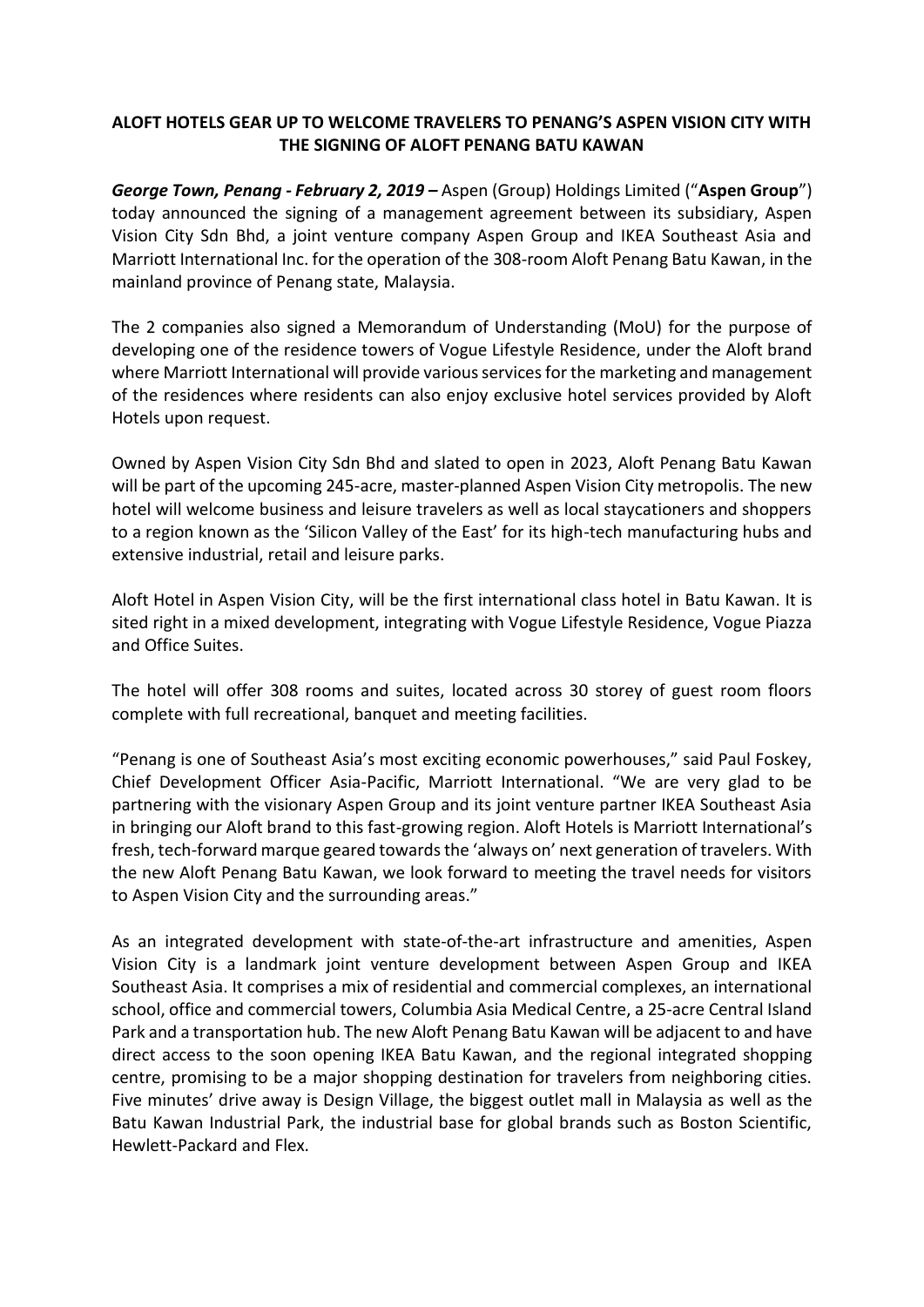True to the brand, Aloft Penang Batu Kawan will welcome guests with its signature bold color palettes, complimentary high-speed Wi-Fi and guestrooms equipped with top-of-the-range amenities including smart TVs. Guests will enjoy a wide selection of culinary options at **The Warehouse** with its semi-open kitchen and buffet-style service. For busy days, guests can pick up quick, healthy options from **Re:fuelSM**, the hotel's grab-and-go outlet. At the lobby, a **Bar and Lounge** will make a great venue for drinks and socializing after a day at work or shopping. For guests who wish to maintain their fitness routines on the road, the hotel will offer a modern outdoor swimming pool and **Re:chargeSM**, the brand's fully-equipped, 24/7 fitness center with sauna and steam rooms.

The hotel will also be an ideal venue for hosting meetings, conferences and events with its ballroom and five purpose-built meeting rooms, which offer a choice of customized layouts and seating capacities.

The new Aloft Penang Batu Kawan is conveniently located within a half hour's drive from Penang International Airport and George Town, Penang's historic capital city with its UNESCO World Heritage-listed city center, famous for its unique architecture, culture and cuisine. Penang is easily accessible from other cities via multiple expressways, including the North-South Expressway, which stretches some 800 kilometers south to Singapore.

"We are pleased to be bringing the distinctive Aloft brand to Penang, in partnership with Marriott International, to operate the first Aloft Hotel in the Northern Region of Malaysia. This hotel has the privilege to enjoy direct access to the regional integrated shopping centre and IKEA Batu Kawan, and seamless accessibility to other development components within Aspen Vision City, including Vervea Commercial Precinct, Vervea Trade and Exhibition Centre, Columbia Asia Medical Centre, the transportation hub as well as the 25-acre Central Island Park," said Dato' M. Murly, President and Group Chief Executive Officer of Aspen Group. "The excellent connectivity and infrastructure at Batu Kawan have opened the floodgates of commercial activities and business opportunities. The commitment from Marriott International will further strengthen Batu Kawan as the regional commercial hub and enhance the local economic growth. They are also able to anchor the tourism and hospitality sector and boost the vibrancy of Batu Kawan Industrial Park by providing complete support network to the business activities."

To date, the joint venture partners of Aspen Vision City have invested more than RM2.6 billion in this mega mixed development. The 25-acre Central Island Park is now a hotspot in Penang with RM105 million invested for the first phase of the Central Island Park and the 50-metre high water jet is the highest water jet display in the Northern Region of Malaysia. Vervea Commercial Precinct with RM 845 million GDV, was completed in December 2018. The highlights of this development include a 300-metre High-street covered by an RM25 million ETFE roof and a 38,000 square foot trade and exhibition centre that is capable to host large scale trade fairs, exhibitions, auto-shows and entertainment events.

As of February 2019, Aspen Vision City has more than 2 million square foot of retail spaces and 4,500 parking spaces ready for business. IKEA Batu Kawan is scheduled to open on 14 March 2019.

-END-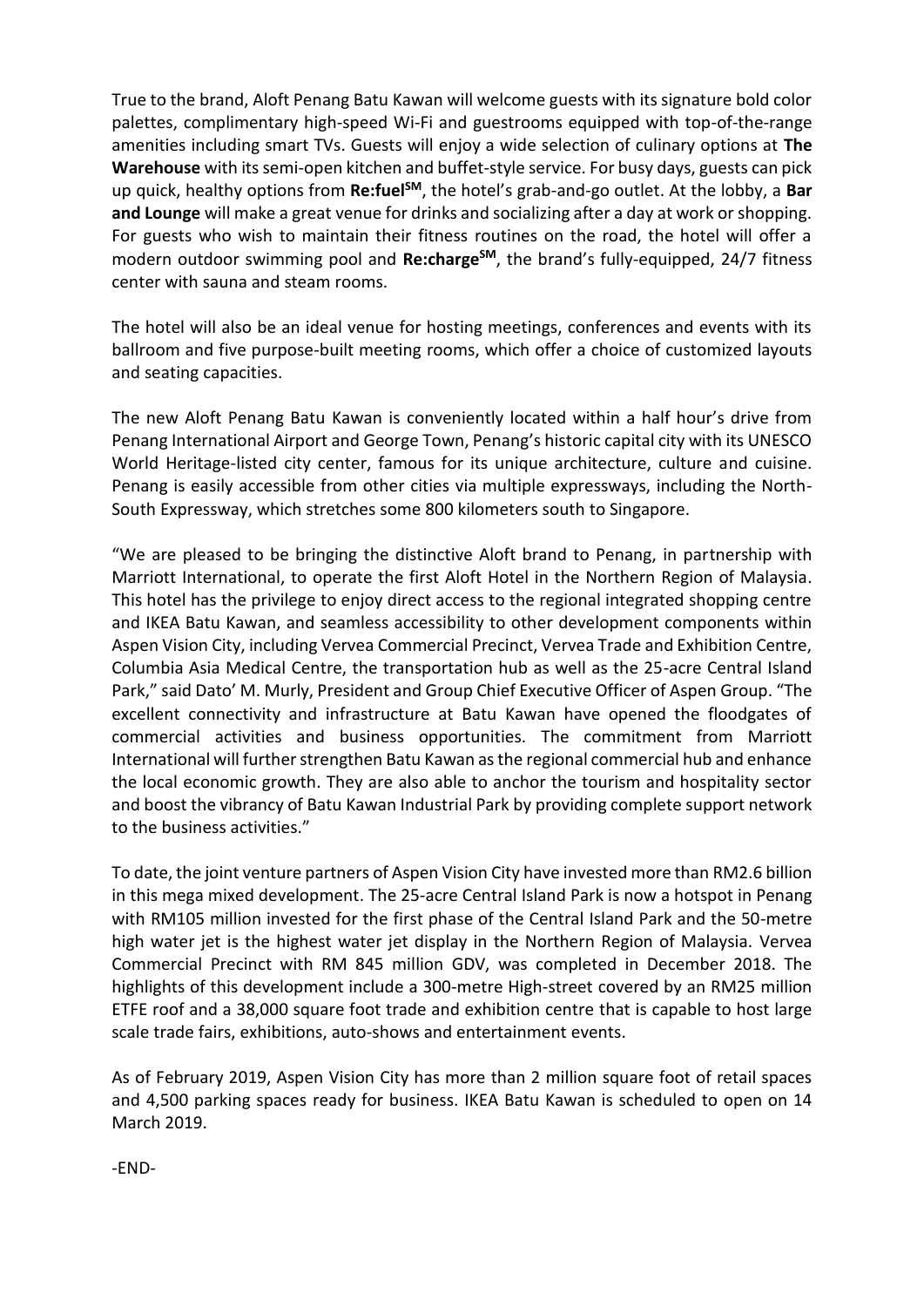## **About Aloft Hotels**

With over 150 hotels now open in over 20 countries and territories around the world, Aloft Hotels, part of Marriott International, Inc., delivers a fresh approach to the traditional staid hotel landscape. For the 'always on' next generation of traveler, the Aloft brand offers a techforward, vibrant experience and a modern style that is different by design. For more information, please visit [www.alofthotels.com](http://www.alofthotels.com/) and follow along on [Facebook,](https://www.facebook.com/alofthotels/) [Twitter,](https://twitter.com/AloftHotels) and [Instagram.](https://www.instagram.com/alofthotels/) Aloft is proud to participate in the company's award-winning loyalty programs – Marriott Rewards®, The Ritz-Carlton Rewards®, and Starwood Preferred Guest® (SPG). The programs, operating under one set of unparalleled benefits, enable members to earn points toward free hotel stays, achieve Elite status faster than ever, and seamlessly book or redeem points for stays throughout our loyalty portfolio of 29 brands and more than 6,700 participating hotels in 130 countries & territories. To enroll for free or for more information about the programs, visit [members.marriott.com.](http://members.marriott.com/)

## **About Marriott International**

Marriott International, Inc. (NASDAQ: MAR) is based in Bethesda, Maryland, USA, and encompasses a portfolio of more than 6,900 properties in 30 leading hotel brands spanning 130 countries and territories. Marriott operates and franchises hotels and licenses vacation ownership resorts all around the world. The company also operates award-winning loyalty programs: Marriott Rewards®, which includes The Ritz-Carlton Rewards®, and Starwood Preferred Guest®. For more information, please visit our website at [www.marriott.com,](http://www.marriott.com/) and for the latest company news, visit [www.marriottnewscenter.com.](http://www.marriottnewscenter.com/) In addition, connect with us on [Facebook](https://www.facebook.com/marriottinternational/) and @MarriottIntl on [Twitter](https://twitter.com/MarriottIntl) and [Instagram.](https://www.instagram.com/marriottintl/)

## **About Aspen Vision City**

Envisioned as the commercial hub and central business district in Batu Kawan, Aspen Vision City is a joint-venture development between Aspen Group and IKEA Southeast Asia with a gross development value of more than RM13 billion. It is one of the largest integrated mixed developments in Northern Region designed for a vibrant community to live and work. Primed to be the nexus of Northern Malaysia, Aspen Vision City is a meticulously planned integrated multi-phase mixed development aimed to be a bustling hub. Among the key highlights of the development components include the first IKEA store in Northern Region, a regional shopping centre with the best of shopping, dining and entertainment, Columbia Asia Medical Centre, Aloft Hotel, Vervea shop offices, Vertu Resort condominium, Vittoria Financial Centre, Viluxe Designer Bungalows, serviced suites, office tower, school, transportation hub and a 25-acre Central Island Park.

#### **About Aspen Group**

Listed on the SGX-Catalist in July 2017, Aspen Group is a Malaysia-based property group developing affordable residential and mixed development properties at strategic locations with good infrastructure and amenities for middle-income mass market purchasers. The Group's flagship project, Aspen Vision City, a 245-acres freehold mixed development project well-located in Bandar Cassia, Batu Kawan - Penang's third satellite city, is a joint partnership with IKEA Southeast Asia. With a gross development value of over RM13 billion, of which the Group has launched over RM2.17 billion of properties to date; Aspen Vision City will feature the first IKEA Store in the Northern region of Peninsular Malaysia and a state-of-the-art regional integrated shopping centre. In addition, the Group also has several ongoing developments in Penang Island, which captured a total gross development value of over